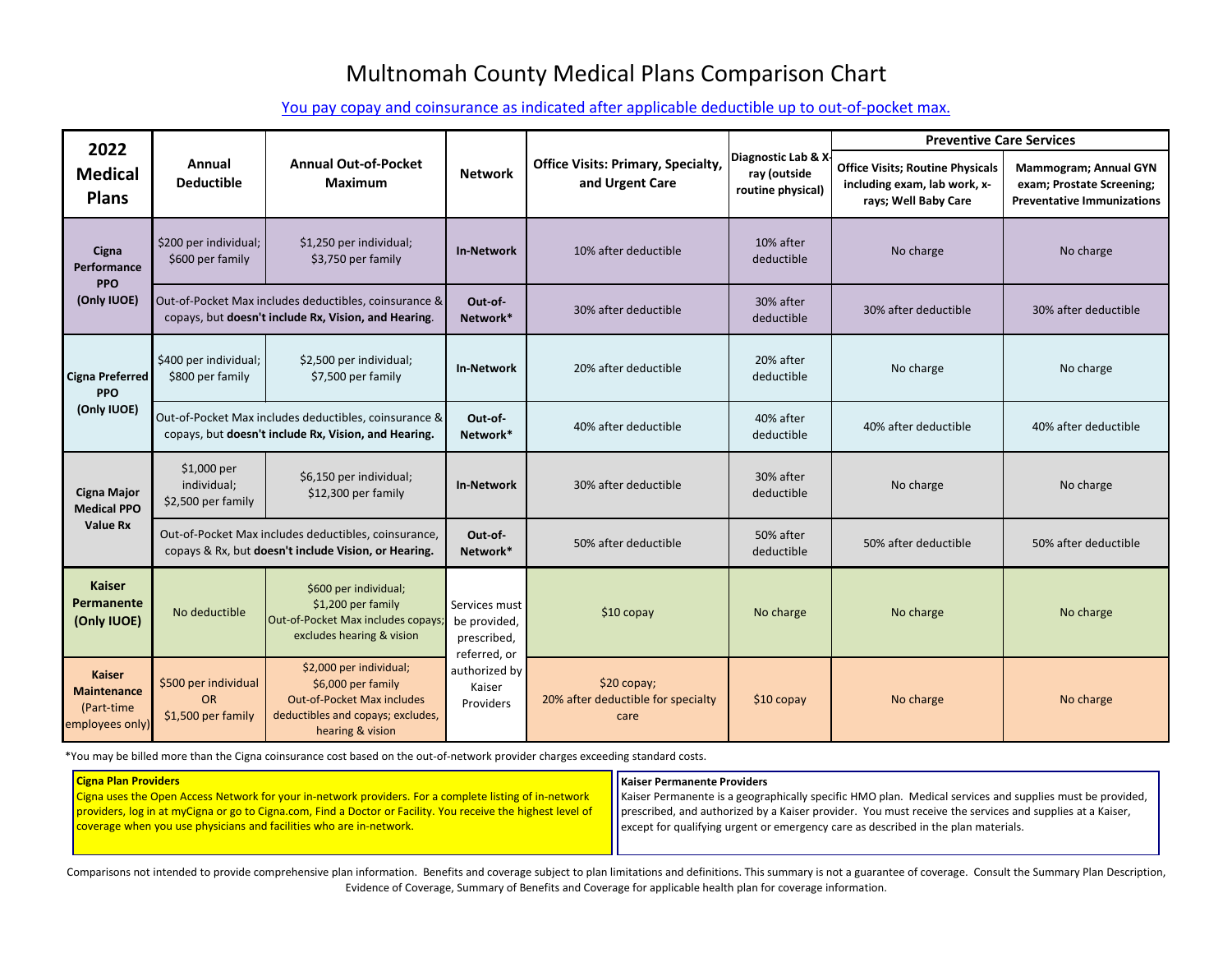## Multnomah County Medical Plans Comparison Chart

[You pay copay and coinsurance as indicated after applicable deductible up to out-of-packet max.](https://multco.us/benefits/health-plan-rates-and-comparisons)

Comparisons not intended to provide comprehensive plan information. Benefits and coverage subject to plan limitations and definitions. This summary is not a guarantee of coverage. Consult the Summary Plan Description, Evidence of Coverage, Summary of Benefits and Coverage for applicable health plan for coverage information.

| 2022<br><b>Medical</b><br><b>Plans</b>                                | <b>Network</b>                                    | <b>Outpatient</b><br><b>Surgery</b> | <b>Hospital</b><br>Inpatient | <b>Ambulance</b>                        | Emergency<br>Room (copay<br>waived if<br>admitted) | Chemical<br>Dependency:<br>Detox or<br>Inpatient<br><b>Treatment</b> | <b>Mental Health:</b><br>Residential<br><b>Treatment</b>    | <b>Chemical</b><br>Dependency or<br><b>Mental Health:</b><br>Outpatient<br><b>Treatment</b> | Chiropractic,<br>Naturopathic, and<br><b>Acupuncture Office</b><br><b>Visits</b> | <b>Spinal Manipulation,</b><br><b>Massage Therapy and</b><br><b>Naturopathic Supplies</b>                                                                                                      | Acupuncture                                    |
|-----------------------------------------------------------------------|---------------------------------------------------|-------------------------------------|------------------------------|-----------------------------------------|----------------------------------------------------|----------------------------------------------------------------------|-------------------------------------------------------------|---------------------------------------------------------------------------------------------|----------------------------------------------------------------------------------|------------------------------------------------------------------------------------------------------------------------------------------------------------------------------------------------|------------------------------------------------|
| Cigna<br><b>Performance PPO</b>                                       | <b>In-Network</b>                                 | 10% after<br>deductible             | 10% after<br>deductible      | No in-network,<br>see out of<br>network | 10% after<br>deductible                            | 10% after<br>deductible                                              | 10% after<br>deductible                                     | 10% after<br>deductible                                                                     | 10% after<br>deductible                                                          | 50% with deductible<br>waived<br>Spinal manipulation - up                                                                                                                                      | 10% after<br>deductible, 20<br>visits per year |
|                                                                       | Out-of-<br>Network*                               | 30% after<br>deductible             | 30% after<br>deductible      | 10% after<br>deductible                 | $(550 \, \text{copy})$                             | 30% after<br>deductible                                              | 30% after<br>deductible                                     | 30% after<br>deductible                                                                     | 30% after<br>deductible                                                          | to 20 visits<br>Massage - up to 12 visits                                                                                                                                                      | 30% after<br>deductible, 20<br>visits per year |
| <b>Cigna Preferred</b><br><b>PPO</b>                                  | <b>In-Network</b>                                 | 20% after<br>deductible             | 20% after<br>deductible      | No in-network,<br>see out of<br>network | 20% after<br>deductible                            | 20% after<br>deductible                                              | 20% after<br>deductible                                     | 20% after<br>deductible                                                                     | 20% after<br>deductible non-<br>preventive                                       | 50% with deductible<br>waived<br>Spinal manipulation - up                                                                                                                                      | 20% after<br>deductible, 20<br>visits per year |
|                                                                       | Out-of-<br>Network*                               | 40% after<br>deductible             | 40% after<br>deductible      | 20% after<br>deductible                 | $(575$ copay)                                      | 40% after<br>deductible                                              | 40% after<br>deductible                                     | 40% after<br>deductible                                                                     | 40% after<br>deductible                                                          | to 20 visits<br>Massage - up to 12 visits                                                                                                                                                      | 40% after<br>deductible, 20<br>visits per year |
| <b>Cigna Major</b><br><b>Medical PPO</b><br><b>Value Rx</b>           | <b>In-Network</b>                                 | 30% after<br>deductible             | 30% after<br>deductible      | No in-network,<br>see out of<br>network | 30% after<br>deductible                            | 30% after<br>deductible                                              | 30% after<br>deductible                                     | 30% after<br>deductible                                                                     | 30% after<br>deductible                                                          | 50% with deductible<br>waived<br>Spinal manipulation - up                                                                                                                                      | 30% after<br>deductible, 20<br>visits per year |
|                                                                       | Out-of-<br>Network*                               | 50% after<br>deductible             | 50% after<br>deductible      | 30% after<br>deductible                 | $( $100$ copay)                                    | 50% after<br>deductible                                              | 50% after<br>deductible                                     | 50% after<br>deductible                                                                     | 50% after<br>deductible                                                          | to 20 visits<br>Massage - up to 12 visits                                                                                                                                                      | 50% after<br>deductible, 20<br>visits per year |
| <b>Kaiser</b><br>Permanente                                           | Services must<br>be provided,<br>prescribed,      | $$10$ copay                         | No charge                    | $$50$ copay                             | $$50$ copay                                        | No charge                                                            | No charge                                                   | $$10$ copay                                                                                 |                                                                                  | \$15 copay for Chiropractic care (limit 20 visits),<br>\$15 copay for Acupuncture (limit 20 visits),<br>\$25 copay for Massage Therapy (limit 12 visits),<br>Naturopathy as a PCP office visit |                                                |
| <b>Kaiser</b><br><b>Maintenance</b><br>(Part-time)<br>employees only) | referred, or<br>authorized by<br>Kaiser Providers | 20% after<br>deductible             | 20% after<br>deductible      | $20\%;$<br>deductible<br>waived         | 20% after<br>deductible                            | 20% after<br>deductible                                              | 20% after<br>deductible; \$20<br>copay for day<br>treatment | \$20 copay                                                                                  |                                                                                  | \$15 copay for Chiropractic care (limit 20 visits),<br>\$15 copay for Acupuncture (limit 20 visits),<br>\$25 copay for Massage Therapy (limit 12 visits),<br>Naturopathy as a PCP office visit |                                                |

\*You may be billed more than the Cigna coinsurance cost based on the out-of-network provider charges exceeding standard costs.